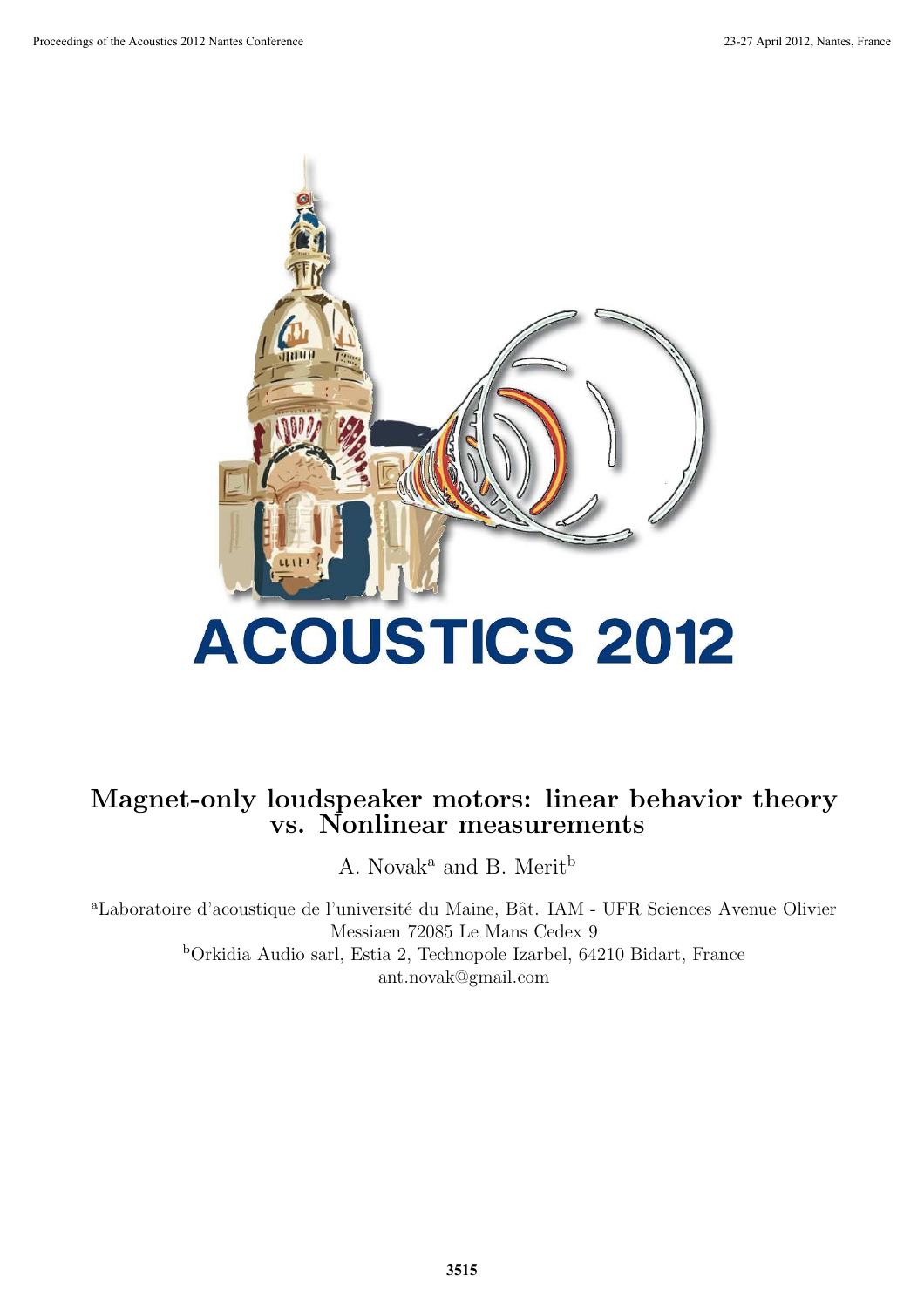A few years ago, a new concept of magnet-only loudspeaker has been proposed to improve the quality of the reproduced sound. Such a loudspeaker is called magnet-only because its magnetic circuit is totally made of rare-earth permanent magnets. Unlike the classical electrodynamic loudspeaker, no iron is used. According to the theory, the exclusive use of permanent magnets and the absence of iron can lead to uniform motor parameters (force factor  $Bl$ , resistance  $R_e$  and inductance  $L_e$ ) over the voice-coil displacement and thus to a decrease of the nonlinear distortion and to an improvement of the sound quality. To our knowledge, such motor parameters have not been consistently quantified, neither their variations. In this paper, the variation of the parameters of a magnet-only loudspeaker are measured. The goal is to verify the theory and to show that using a simple measurement procedure one can understand better why a magnet-only loudspeaker improves the quality of the reproduced sound.

# **1 Introduction**

A new concept of magnet-only loudspeaker, proposed few years ago, eliminates some of the non-linearities of the loudspeaker. The term magnet-only depicts a magnetic circuit totally made of rare-earth permanent magnets, such as  $NdFeB$  magnets. The elimination of iron from transducer motors is first presented in patent [1] and next can be found in [2, 3, 4, 5]. More recently, Remy [6] presented loudspeaker distortion reduction using bonded magnet-only motors. Advantages of such ironless structures have been shortly highlighted in [7] and [8]. Particularly, analytical studies [8, 9, 10] have shown that magnet-only magnetic circuits can lead to constant motor parameters (i.e. constant electrical resistance  $R_e$ , electrical inductance  $L_e$  and force factor  $Bl$ ).

To our knowledge, parameters of such magnet-only motor have not yet been consistently quantified, neither their variations. In this paper the motor parameters of two different loudspeakers are measured: an electrodynamic middle-cost loudspeaker and a prototype of a magnet-only loudspeaker developed in collaboration between Orkidia Audio S.A.R.L and Université du Maine. More details about the prototype of this magnet-only loudspeaker under test can be found in [11]. The aim of this paper is to show experimentally the impact of the use of magnet-only circuit on the behavior of motor parameters.

# **2 Motor Parameters**

A classical approach to describe the motor parameters consists on the Thiele-Small [12] model, based on lumped parameters and linear behavior assumptions. In this model, the electromechanical coupling equation can be written in time-domain as

$$
u(t) = R_e i(t) + L_e \frac{di(t)}{dt} + Bl \frac{dz(t)}{dt}, \qquad (1)
$$

where  $u(t)$  is the voltage across the voice-coil,  $i(t)$  is the current through the voice-coil and  $z(t)$  is the voice-coil displacement.

Nevertheless, the electrodynamic loudspeaker is known to be a nonlinear device [13]. Assuming constant parameters  $Bl, R_e$  and  $L_e$  in Eq. 1 may cause a significant error in their estimation. The force factor  $Bl$  is usually the main source of distortion in low frequencies, where the voice-coil exhibits a large excursion. The variations of the force factor Bl are usually supposed to be due to the displacement variation only. Its variation with



Figure 1: Block schema of the measurement of motor parameters.

current, temperature and frequency may usually be neglected in comparison with the variation with displacement. The resistance  $R_e$  varies with temperature [14], frequency [15] and may also vary with current. The inductance term  $L_e$  is more complicated due to the presence of eddy currents in the pole piece and because its dependence on displacement, current, temperature and frequency [13, 16]. In the following, an experimental setup allowing the measurement of the motor parameters and their variations is presented.

### **3 Experimental Bench**

The experimental setup for the measurement of motor parameters is depicted in Fig. 1. The setup allows measuring the current through and the voltage across the loudspeaker in order to estimate very precisely the electrical impedance.

The generation and acquisition of signals are carried out by a Sound card RME Fireface 400, with sampling frequency 192 kHz, dynamic range of 110 dB (RMS unweighted) and total harmonic distortion less than 0.001 %. Before driving the loudspeaker, the excitation signal is amplified using Devialet D-Premier amplifier, with signal to noise ratio 130 dB unweighted and total harmonic distortion at full power (240 W) less than 0.001 %. This equipment ensures a high precision measurement.

To measure the current, a Current Probe Fluke i50s with insertion impedance lower than 10 m $\Omega$  within the audible bandwidth is used. In addition, a single-point vibrometer Polytec (OFV-503, OFV-505) is used to make non contact measurement of the diaphragm vibrations. The vibration measurement allows to estimate the force factor Bl.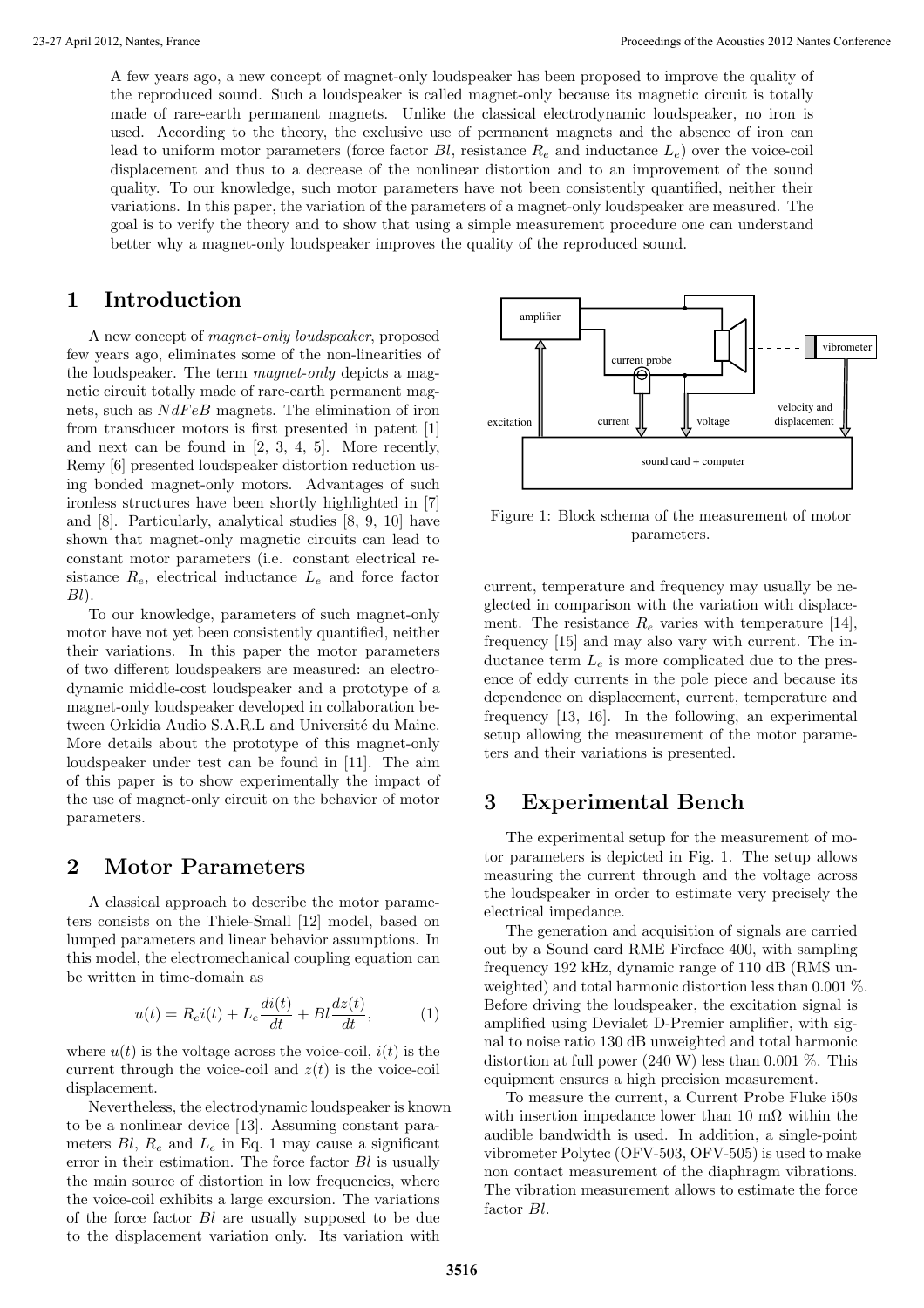#### **4 Force Factor Measurement**

In this paper, we assume the force factor Bl varies only with voice-coil displacement. Its variations with current, temperature and frequency are considered negligible.

In order to measure the variation of the force factor Bl with voice-coil displacement z, we displace the voicecoil electrically from its rest position using a dc current and we drive the loudspeaker with a low level signal, considering a small voice-coil displacement around its steady position  $z_i$ . Current  $i(t)$  and voltage  $u(t)$  are measured using the experimental setup described in the previous section. In addition, the velocity  $v(t)$  is measured using a single-point vibrometer allowing the estimation of the force factor  $Bl$  [17]. This procedure is repeated for different static voice-coil displacements  $z_i$ .

# **5 Resistance and Inductance Measurements**

The resistance  $R_e$  and the inductance  $L_e$  of the voicecoil may vary with several parameters, such as frequency, input current, voice-coil displacement, etc. In order to separate these variations from each other, the following measurement process is applied.

First, the voice-coil is blocked mechanically in a given position  $z_i$  in order to avoid any voice-coil displacement. Thus,  $z(t)$  from Eq. (1) is kept  $z(t) = z_i$  during the measurement, leading to  $\frac{dz(t)}{dt} = 0$ . Next, a synchronized swept-sine signal [18] is fed to the loudspeaker and the current  $i(t)$  and the votage  $u(t)$  are measured. Before entering the loudspeaker, the swept-sine signal is filtered in a linear way (FIR filter) in order to keep the effective value of the measured current  $i(t)$  constant for all frequencies.

Several measurements with different excitation levels are made in order to estimate the dependence on the effective value  $I_{eff}$  of current  $i(t)$ .

Next, the voice-coil is blocked mechanically in another position and the procedure is repeated with the same set of values of  $I_{eff}$ . Thus, the current  $i(t)$  and the voltage  $u(t)$  are measured for different positions and different levels of current independently.

The electric impedance defined as

$$
Z_e(f) = \frac{U(f)}{I(f)},\tag{2}
$$

is calculated for all the measured data.  $U(f)$  and  $I(f)$ are obtained as the first harmonic product, extracting the higher harmonics<sup>1</sup> using the nonlinear convolution procedure [19]. Resistance  $R_e$  and Inductance  $L_e$  are then estimated from

$$
Z_e(f) = R_e(f) + j2\pi f L_e(f).
$$
 (3)



Figure 2: Traditional loudspeaker: Force factor Bl as a function of voice-coil displacement (measured data dots, fit curve - dashed).

# **6 Results**

Two loudspeakers are measured. The first one is a classical commercial electrodynamic middle-cost loudspeaker. The second one is a prototype of a magnet-only loudspeaker developed in collaboration between Orkidia Audio S.A.R.L and Université du Maine. Both loudspeakers have a 4 inches diameter diaphragm. Their maximal voice-coil displacement at full power and their frequency range are close each other. The aim is not to compare the performance of both loudspeakers, but to highlight the different behaviors due to different principles and to verify the theory of magnet-only loudspeakers that predicts less variation of all mentioned parameters.

#### **6.1 Traditional Loudspeaker**

The force factor Bl is measured as a function of voice-coil displacement, as described above. Fig. 2 shows the variation of the force factor  $Bl$  in the case of the traditional loudspeaker. The maximal value  $Bl = 4.5$  Tm lies near the rest position. The force factor Bl falls rapidly as the voice-coil moves away from its rest position. For a voice-coil displacement of  $\pm$  5 mm, the Bl value falls almost to half the maximal value.

In Figs. 3 and 4 resistance  $R_e$  and inductance  $L_e$  are depicted as a function of frequency in the case of the traditional loudspeaker. The voice-coil is blocked in its rest position  $z_i = 0$  and the measurement is made for 10 different values of current between 10 mA and 100 mA. Two dependencies are clearly observed on both Figures. The first one is the variation of both resistance  $R_e$  and inductance  $L_e$  with frequency. The resistance  $R_e$  starts at 5  $\Omega$  near the very low frequencies and increases with frequency up to 25  $\Omega$  near 15 kHz. The inductance  $L_e$ decreases from 1.6 mH at low frequencies to 0.6 mH at high frequencies. This variation of both  $R_e$  and  $L_e$ is typical for a traditional electrodynamic loudspeakers [15].

The second dependence observed on Figs. 3 and 4 is the dependence on current for a given frequency. To show this dependence more precisely, both parameters  $R_e$  and  $L_e$  are depicted in Figs. 3 and 4 in a zoom window for a frequency arbitrary fixed to 5 kHz. Both re-

<sup>1</sup>Note, that neglecting the higher harmonics in order to keep the impedance definition valid (in other words considering that the system under test is linear) is incorrect and may lead to misinterpreting the results. Nevertheless, the goal of this paper is not to find the exact variation of loudspeaker parameters, but to show that the parameters vary less using the magnet-only motor, in the way they are usually interpreted.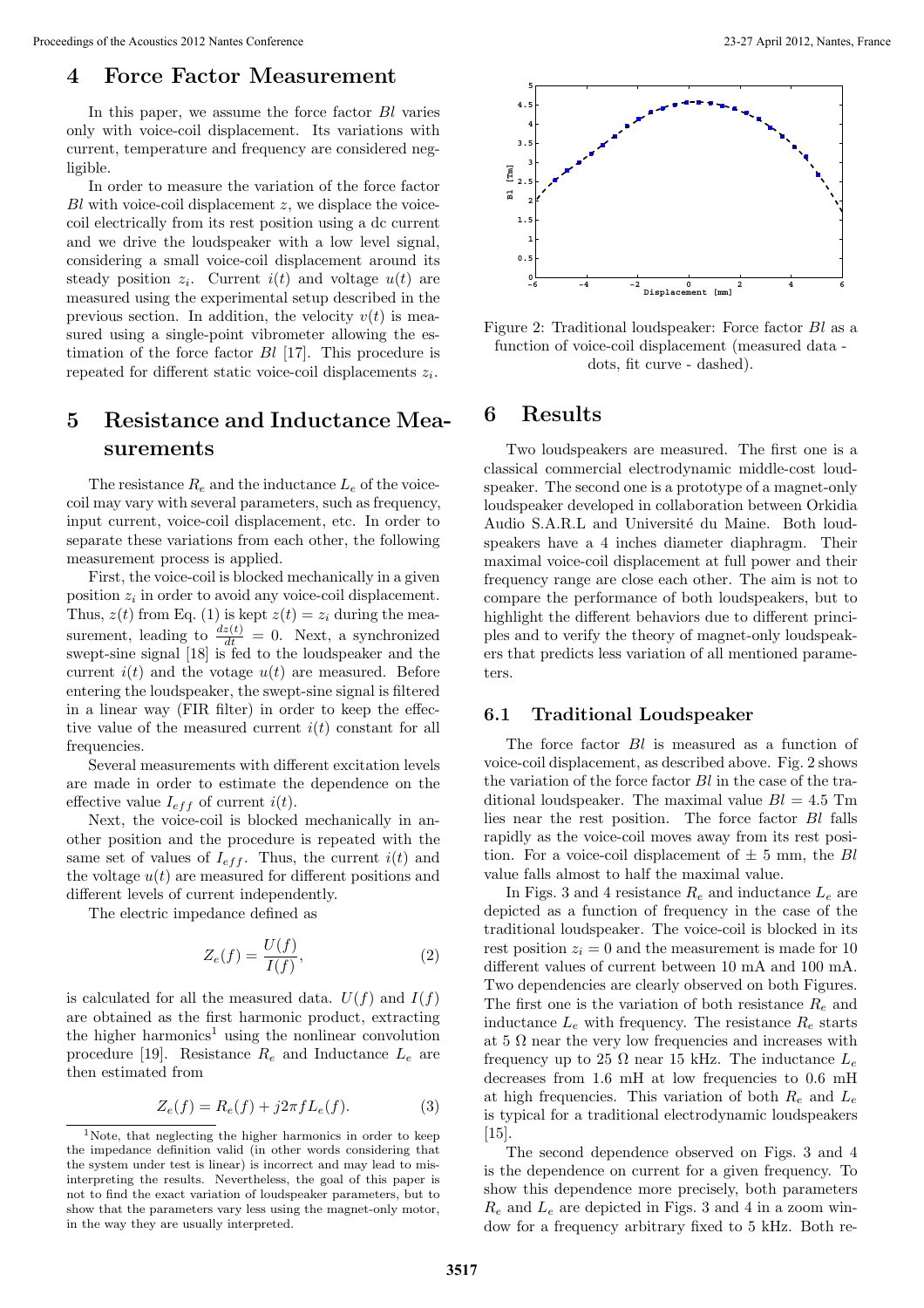

Figure 3: Traditional loudspeaker: Resistance  $R_e$  as a function of frequency. Voice-coil blocked in its rest position  $z_i = 0$ . Resistance is measured for 10 different values of current between 10 mA and 100 mA. Zoom window depicts  $R_e$  as a function of current for frequency 5  $kHz$ .



Figure 4: Traditional loudspeaker: Inductance  $L_e$  as a function of frequency. Voice-coil blocked in its rest position  $z_i = 0$ . Inductance is measured for 10 different values of current between 10 mA and 100 mA. Zoom window depicts  $L_e$  as a function of current for frequency  $5 kHz$ .

sistance  $R_e$  and inductance  $L_e$  increase with current. The variation between the values obtained for lowest and highest applied current (10 mA and 100 mA, respectively) is around 10 % for both parameters.

Note that since the current increases, the voice-coil may heat and thus the dependencies on current may be influenced by the variation of temperature. These two effects are not separated in this measurement setup.

In Figs. 5 and 6 the resistance  $R_e$  and inductance  $L_e$  are depicted as a function of frequency for 9 different blocked voice-coil positions  $z_i$  from -4 mm to 4 mm. The effective value of current is kept constant at 50 mA. Here again, the variation of both resistance Re and inductance Le is obvious. The dependence on voice-coil displacement for a given frequency can also be observed. Fixing the frequency to  $5 kHz$ , (zoom windows of Figs. 5) and 6) shows the variation of both parameters as a function of voice-coil displacement. The variation between the values obtained for lowest and highest voice-coil displacement (-4 mm and 4 mm, respectively) is around 10 % for both parameters.



Figure 5: Traditional loudspeaker: Resistance  $R_e$  as a function of frequency. Resistance is measured for 9 different blocked voice-coil positions  $z_i$  from  $-4$  mm to 4 mm. The effective value of current is kept constant  $(50 \text{ mA})$ . Zoom window depicts  $R_e$  as a function of voice-coil displacement for frequency  $5 kHz$ .



Figure 6: Traditional loudspeaker: Inductance  $L_e$  as a function of frequency. Inductance is measured for 9 different blocked voice-coil positions  $z_i$  from  $-4$  mm to 4 mm. The effective value of current is kept constant (50 mA). Zoom window depicts  $L_e$  as a function of voice-coil displacement for frequency  $5 kHz$ .



Figure 7: Magnet-only loudspeaker: Force factor Bl as a function of voice-coil displacement (measured data dots, fit curve - dashed).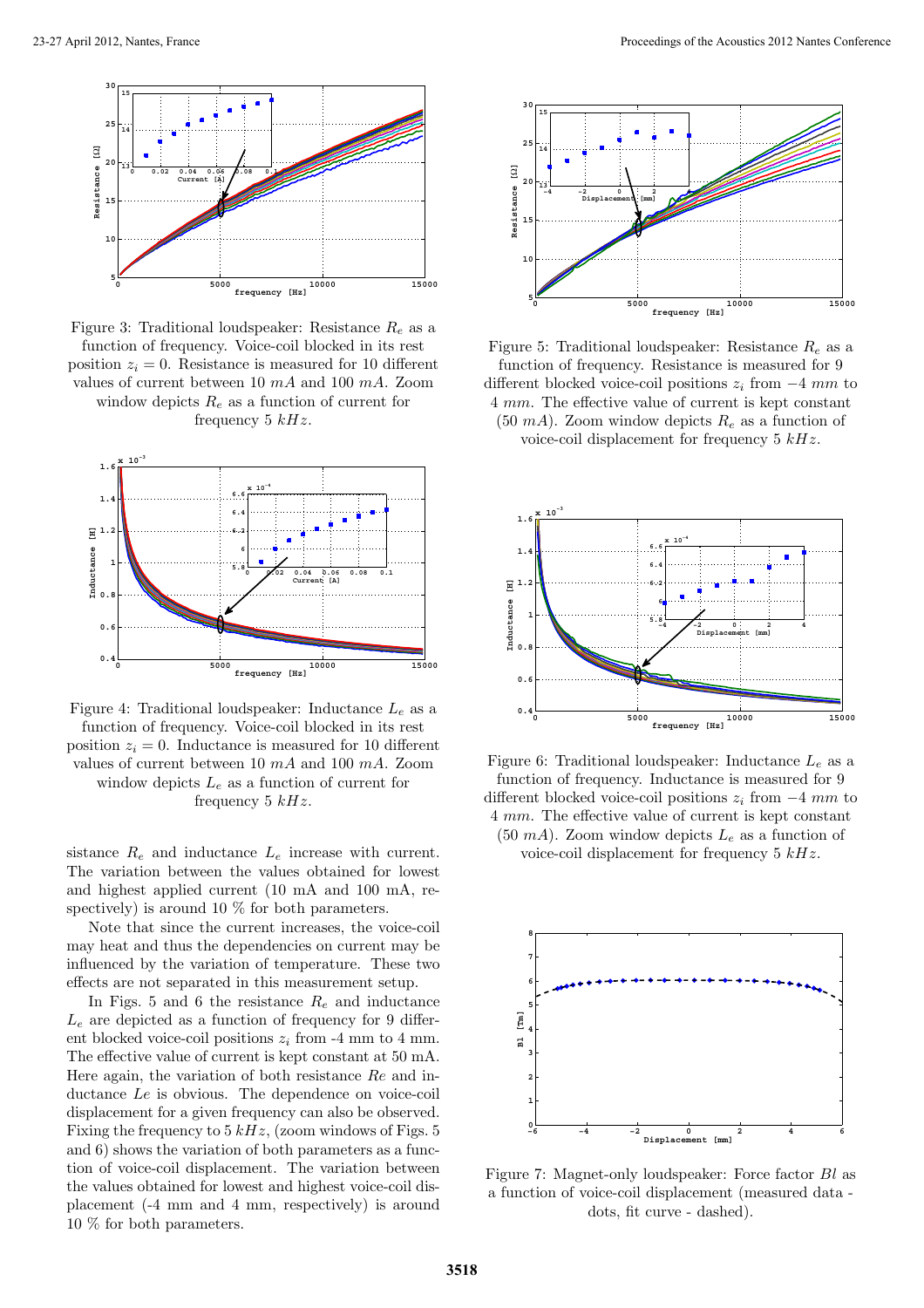

Figure 8: Magnet-only loudspeaker: Resistance  $R_e$  as a function of frequency. Voice-coil blocked in its rest position  $z_i = 0$ . Resistance is measured for 10 different values of current between 10 mA and 100 mA. Zoom window depicts  $R_e$  as a function of current for frequency 5  $kHz$ .



Figure 9: Magnet-only loudspeaker: Inductance  $L_e$  as a function of frequency. Voice-coil blocked in its rest position  $z_i = 0$ . Inductance is measured for 10 different values of current between 10 mA and 100 mA. Zoom window depicts  $L_e$  as a function of current for frequency  $5 kHz$ .

#### **6.2 Magnet-only Loudspeaker**

Fig. 7 shows the force factor Bl of the magnet-only loudspeaker. The magnet-only loudspeaker exhibits a constant force factor  $Bl \simeq 6$  Tm up to a voice-coil displacement of about 4.0 mm. For a voice-coil displacement of  $\pm$  5 mm the force factor *Bl* decreases to 93 % of its maximal value.

In Figs. 8 and 9, the resistance  $R_e$  and inductance  $L_e$ are depicted as a function of frequency when the voicecoil is blocked in its rest position  $z_i = 0$ . The measurement is made for 10 different values of current between 10 mA and 100 mA. Both parameters  $R_e$  and  $L_e$  are still frequency dependent, but compared to the traditional loudspeaker, the variation is much lower. The resistance  $R_e$  starts at 5  $\Omega$  near the very low frequencies and increases with frequency to 8  $\Omega$  near 15 kHz. The inductance  $L_e$  decreases from 0.24 mH at low frequencies to 0.19 mH at high frequencies.

It is also obvious that the dependence on current



Figure 10: Magnet-only loudspeaker: Resistance  $R_e$  as a function of frequency. Resistance is measured for 9 different blocked voice-coil positions  $z_i$  from  $-4$  mm to 4 mm. The effective value of current is kept constant (50 mA). Zoom window depicts  $R_e$  as a function of

voice-coil displacement for frequency  $5 kHz$ .



Figure 11: Magnet-only loudspeaker: Inductance  $L_e$  as a function of frequency. Inductance is measured for 9 different blocked voice-coil positions  $z_i$  from  $-4$  mm to 4 mm. The effective value of current is kept constant (50 mA). Zoom window depicts  $L_e$  as a function of voice-coil displacement for frequency  $5 kHz$ .

is almost negligible (the zoom windows of Figs. 8 and 9). There is almost no variation in resistance  $R_e$  nor in inductance  $L_e$ . The noisy results at low frequency in case of the inductance  $L_e$  (Fig. 9) is due to non-perfect mechanical fixation of the voice-coil. Note that even if the current increases and the voice-coil may heat, no temperature influence is observed.

In Figs. 10 and 11 the resistance  $R_e$  and inductance  $L_e$  are depicted as a function of frequency for 9 different blocked voice-coil positions  $z_i$  from -4 mm to 4 mm. The effective value of current is kept constant at 50 mA. A very small dependence on voice-coil displacement can be observed. In the case of resistance  $R_e$  the value is almost constant. In the case of inductance  $L_e$  a dependence is observed, but very small in comparison to the case of the traditional loudspeaker.